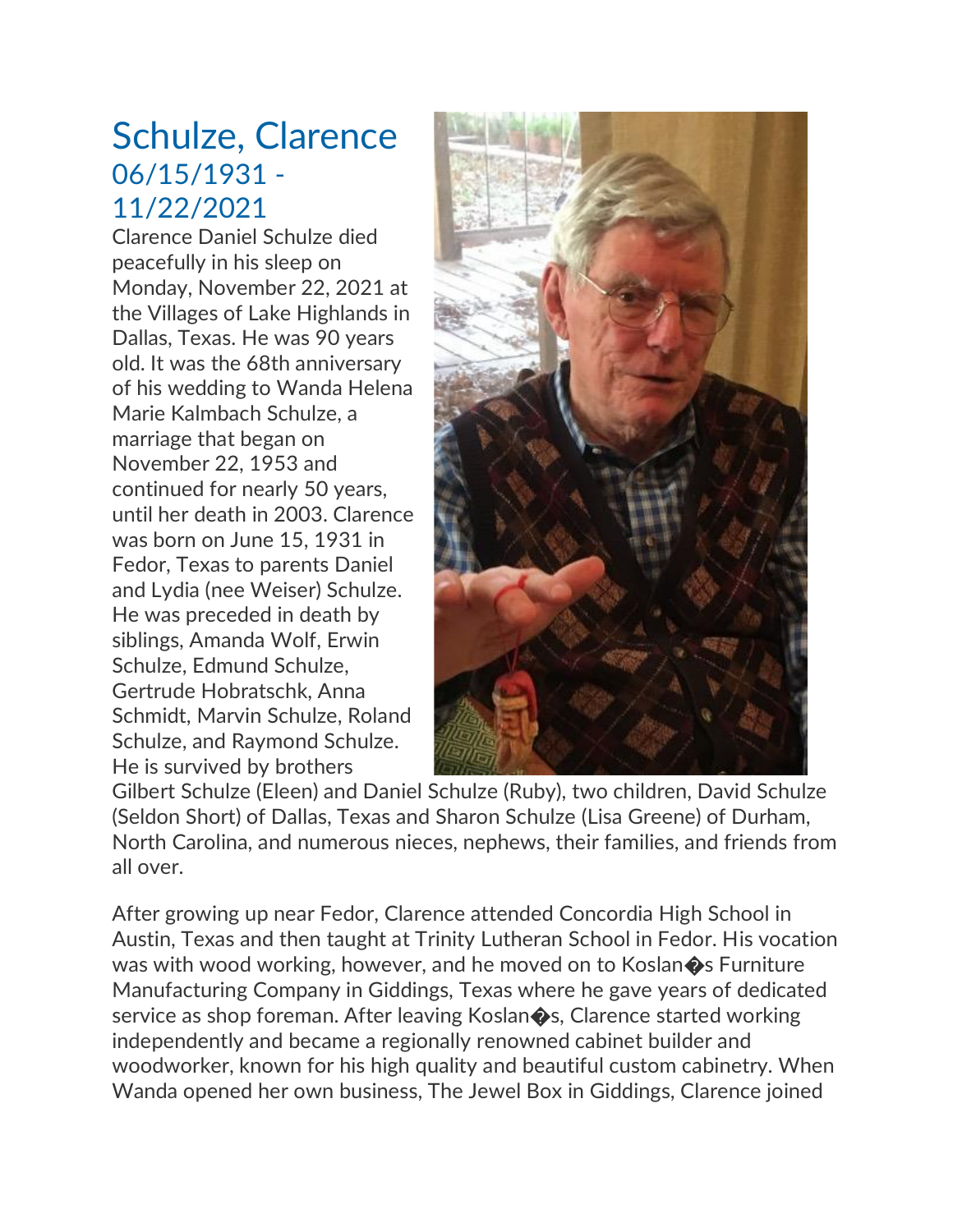her and learned the jewelry trade, bringing his love of precision and quality to his work as a jeweler. Clarence had been a talented woodcarver of delightful miniatures his entire life and as time went on expanded his woodcarving to include a wide variety of figures, relief carving, and containers built to specifications for special and unique purposes. He was particularly well known for his Santa carvings and collections of those Santas can be found in homes all over Texas. Throughout his adult life Clarence was dedicated to leadership in his church and in the community. At Immanuel Lutheran Church in Giddings, he held a variety of leadership roles through many difficult times in the congregation. He was a member of the Giddings City Council at a time of prosperity and helped make many important decisions regarding city improvements. He was also a member of the Giddings Rotary Club and was awarded the 1981-1982 Outstanding Citizen Award by the Giddings Chamber of Commerce. After his beloved Wanda died he moved to Granbury, Texas to be a part of the vibrant woodcarving community there. He spent a decade in Granbury where he made many wonderful friends and revelled in his love of woodcarving. Clarence moved to the Whiterock Court senior living community in Dallas to be close to David and Seldon. The people of Whiterock Court were welcoming and he loved being near woods, going on walks, and sitting in his rocking chair on the patio.

All of the above are what Clarence did in life and the contributions he lovingly made to the community, yet he will be most remembered for who he was in the lives of those who knew him. He was a man who was thoughtful in all things and deliberate in his decision making. His workshop was a place of great craft and beauty and also a place of listening to his children and friends, not just a place for working with people who sought  $\bigcirc$  just the right thing  $\bigcirc$  made of wood. Although his words were few, they were wise and in his woodwork he expressed himself with a reach that went far beyond any words. His interactions with people were characterized by kindness, sweetness, a cooperative spirit, and humor to the end. Clarence and Wanda�s home was a haven for many without family nearby or a place to go, especially teachers at Immanuel Lutheran School. Even when Clarence was not happy with circumstances he was gentle in his objections. He paid careful attention to situations to gain a deep understanding and was not afraid to take risks and do the right thing, even if it was hard, unpopular or led to his own discomfort. His demeanor was clearly connected to a strong sense of the greater good and creativity that allowed every one of his creations, whether relationship, problem solutions, or a beautifully crafted object, to be unique and special and exactly what was needed.